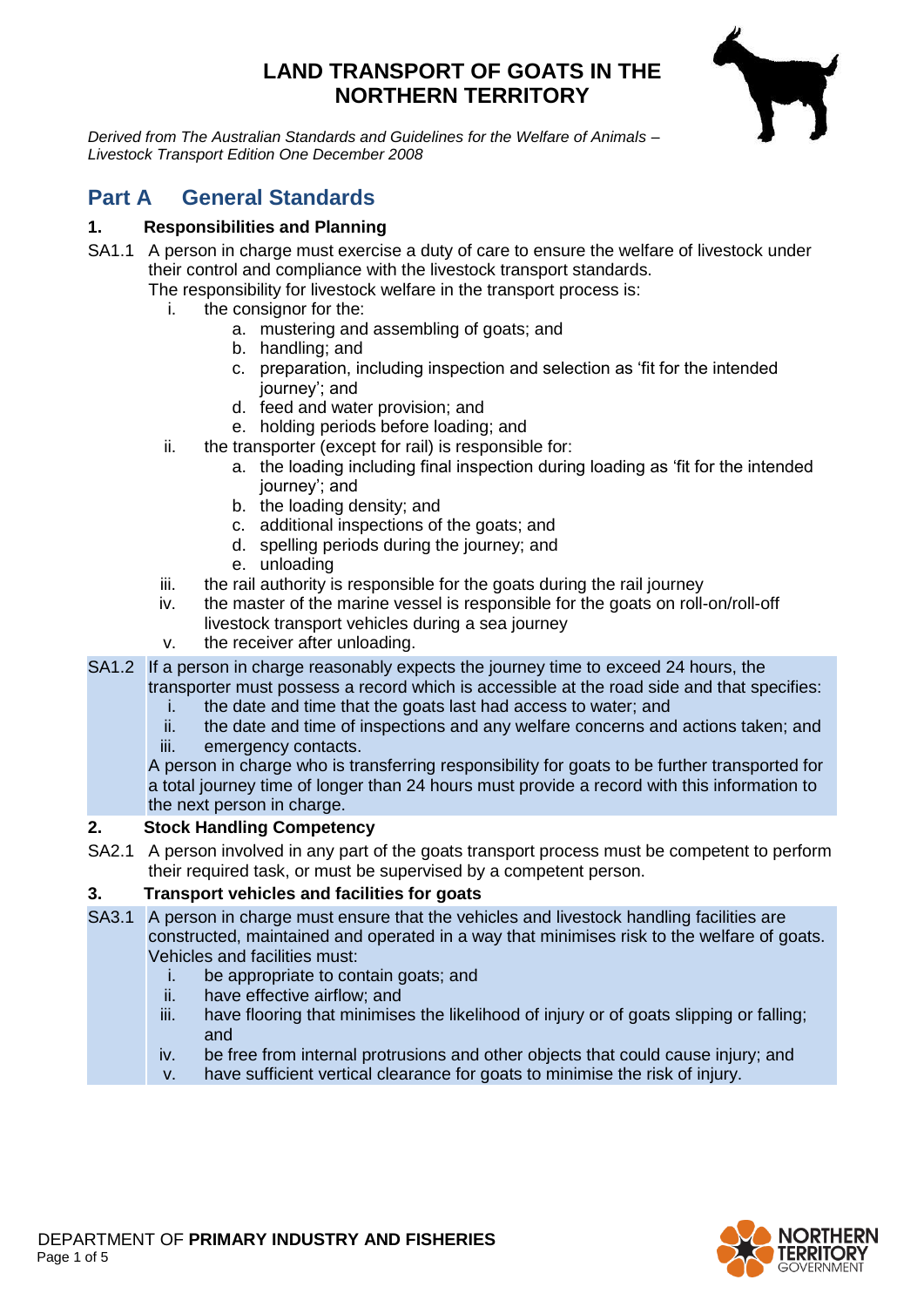### **4. Pre-transport selection of goats**

- SA4.1 Goats must be assessed as fit for the intended journey at every loading by a person in charge. An animal is not fit for a journey if it is:
	- i. unable to walk on its own by bearing weight on all legs; or ii. severely emaciated: or
	- severely emaciated; or
	- iii. visibly dehydrated; or
	- iv. showing visible signs of severe injury or distress; or
	- v. suffering from conditions that are likely to cause increased pain or distress during transport; or
	- vi. blind in both eyes
- SA4.2 Any animal assessed to be not fit for the intended journey must only be transported under veterinary advice.
- SA4.3 The consignor must only supply goats that are fit for the intended journey.
- SA4.4 A person in charge must not load, nor permit to be loaded, goats that are not fit for the intended journey except under veterinary advice. If goats are assessed to be not fit for the intended journey before loading, a person in charge must make appropriate arrangements for their care, treatment or humane destruction at the first reasonable opportunity.

#### **5. Loading, transporting and unloading of goats**

- SA5.1 If the maximum permitted time off water is reached, the person in charge must provide the goats with a spell (water, food, space to lie down and rest) according to the table below before continuing the current journey or before starting another journey.
- SA5.2 goats according to: The person in charge must manage time off water to minimise risk to the welfare of the
	- i. the increased risk to welfare of longer journeys close to the permitted maximum time off water; and
	- ii. the assessment of whether the goats are fit for the remainder of the intended journey; and
	- iii. the predicted climatic conditions, especially heat or cold; and
	- iv. the class of goats, especially if weak, pregnant, recently having given birth, lactating or immature; and
	- v. the nature of the intended journey.
- SA5.3 If no records are provided indicating the last time the goats had access to water, goats at a livestock handling facility (saleyard, spelling facility or staging point) must be provided with reasonable access to water by the person in charge within 24 hours at the facility, or within the maximum time off water relevant to the class of goats if this is less than 24 hours.
- SA5.4 The driver (except train drivers) must assess the loading density for each pen or division in the livestock crate or each container. The assessment is based on average live weight of the intended goats loading, and must be managed to minimise risk to the welfare of the goats.

Determination of loading density must consider all of the following factors:

- i. class
- ii. size and body condition
- iii. horn status
- iv. predicted climatic conditions
- v. nature of the intended journey
- vi. design and capacity of the vehicle.
- SA5.5 The driver must have the final decision on the loading density.
- SA5.6 The driver must segregate goats by sufficient internal partitions to minimise risk to the welfare of other goats. Determination of segregation must consider all the following factors:
	- i. class and size
	- ii. general health of the goats
	- iii. level of aggression
	- iv. nature of the intended journey.
- SA5.7 A person who handles goats in the transport process must do so in a manner that is appropriate to the class, and minimises pain or injury. Specifically:

#### DEPARTMENT OF **PRIMARY INDUSTRY AND FISHERIES** Page 2 of 5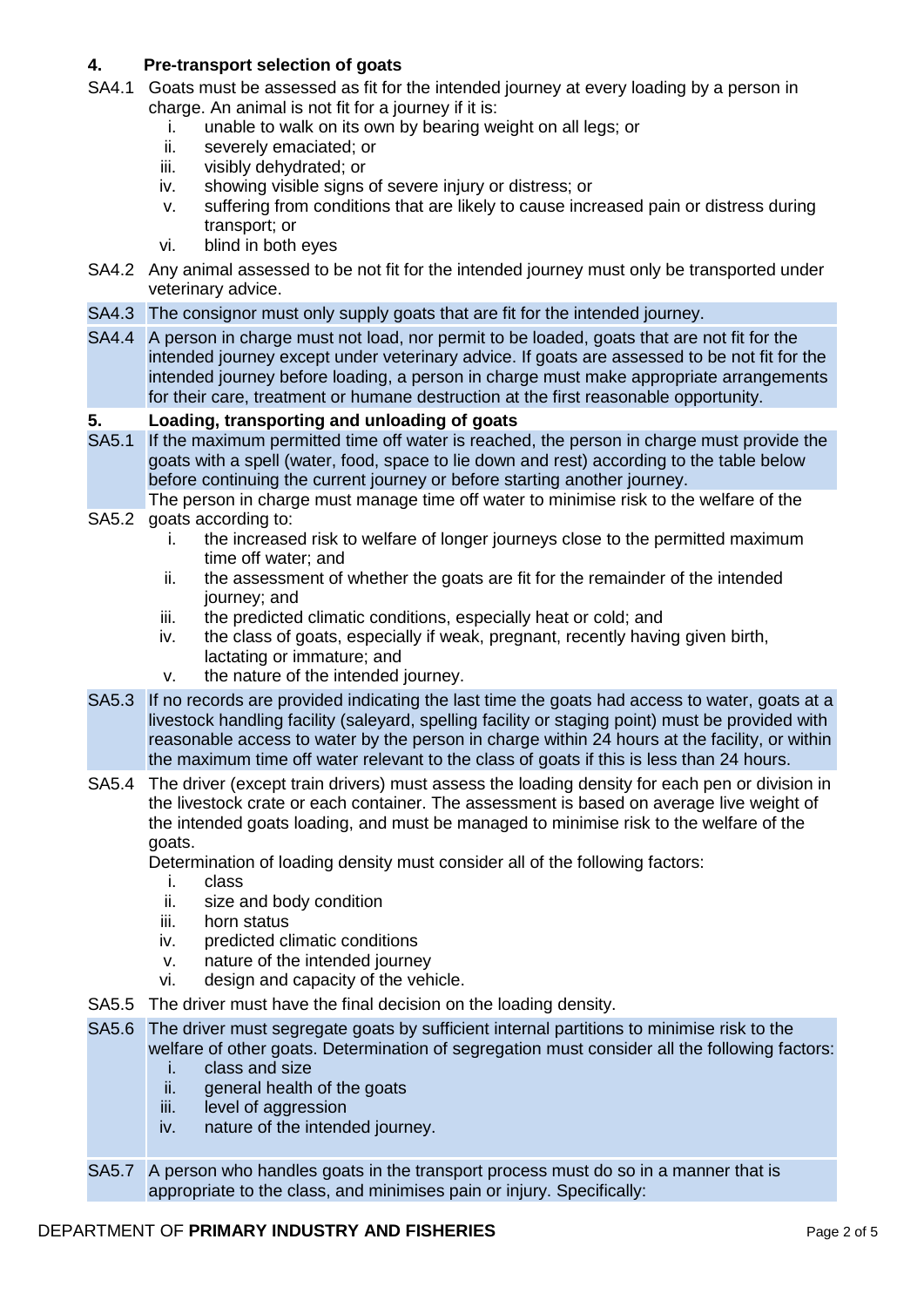- i. goats must not be lifted by only the head, ears, horns, neck or tail; or
- ii. goats must not be lifted off the ground by a single leg; unless they are less than 15kg
- iii. mechanical lifting of goats must ensure that they are supported or secured as necessary; or
- iv. goats must not be thrown or dropped; or
- v. goats must not be struck in an unreasonable manner, punched or kicked; or
- vi. goats which are unable to stand must not be dragged, except in an emergency to allow safe handling, lifting, treatment or humane destruction.
- SA5.8 A person who handles goats in the transport process must not use an electric prodder:
	- i. on genital, anal or facial areas; or
	- ii. on goats under three months old; or
	- iii. on goats that are unable to move away; or
	- iv. excessively on an animal.
- SA5.9 A person in charge must ensure that a dog is under control at all times during loading, transporting and unloading goats. A transporter must ensure that a dog is not transported in the same pen as goats, with the exception of bonded guardian dogs. Dogs that habitually bite must be muzzled.
- SA5.10 A transporter must ensure that the ramp and the vehicle are properly aligned, and that any gap between the ramp and the vehicle is sufficiently narrow to minimise the likelihood of injury to goats during loading and unloading.
- SA5.11 The transporter must:
	- i. inspect the livestock crate immediately before departure, to ensure that doors are closed and secured; and
	- ii. inspect the receival yard immediately before unloading, to ensure that there is free access and sufficient space for the goats intended to be unloaded; and
	- iii. take reasonable steps to notify a receiver of the arrival of the goats at the destination.
- SA5.12 The transporter must inspect goats:
	- i. on the vehicle before departure; and
	- ii. except when goats travel on roll-on/roll-off livestock transport vehicles during a sea journey, within the first hour of the journey and then at least every three hours or at each driver rest stop, whichever comes first; and
	- iii. at unloading; and
	- iv. at each driver or vehicle change over stop.
- SA5.13 Upon identifying a distressed or injured animal at an inspection, a person in charge must provide or seek assistance at the first reasonable opportunity. Weak, ill or injured goats must be identified to the person receiving them.
- SA5.14 The receiver of goats must make arrangements at the first reasonable opportunity for separating weak, ill or injured goats for rest and recovery, appropriate treatment, or humane destruction and disposal of dead stock.
- SA5.15 A person in charge must take reasonable steps to minimise the impact of extreme weather conditions on the welfare of goats during the transport process.

#### **6. Humane Destruction**

- SA6.1 A person in charge must ensure that humane destruction methods result in rapid loss of consciousness followed by death while unconscious.
- SA6.2 A person in charge must ensure moribund goats are humanely destroyed by a competent person or under the direct supervision of a competent person at the first reasonable opportunity.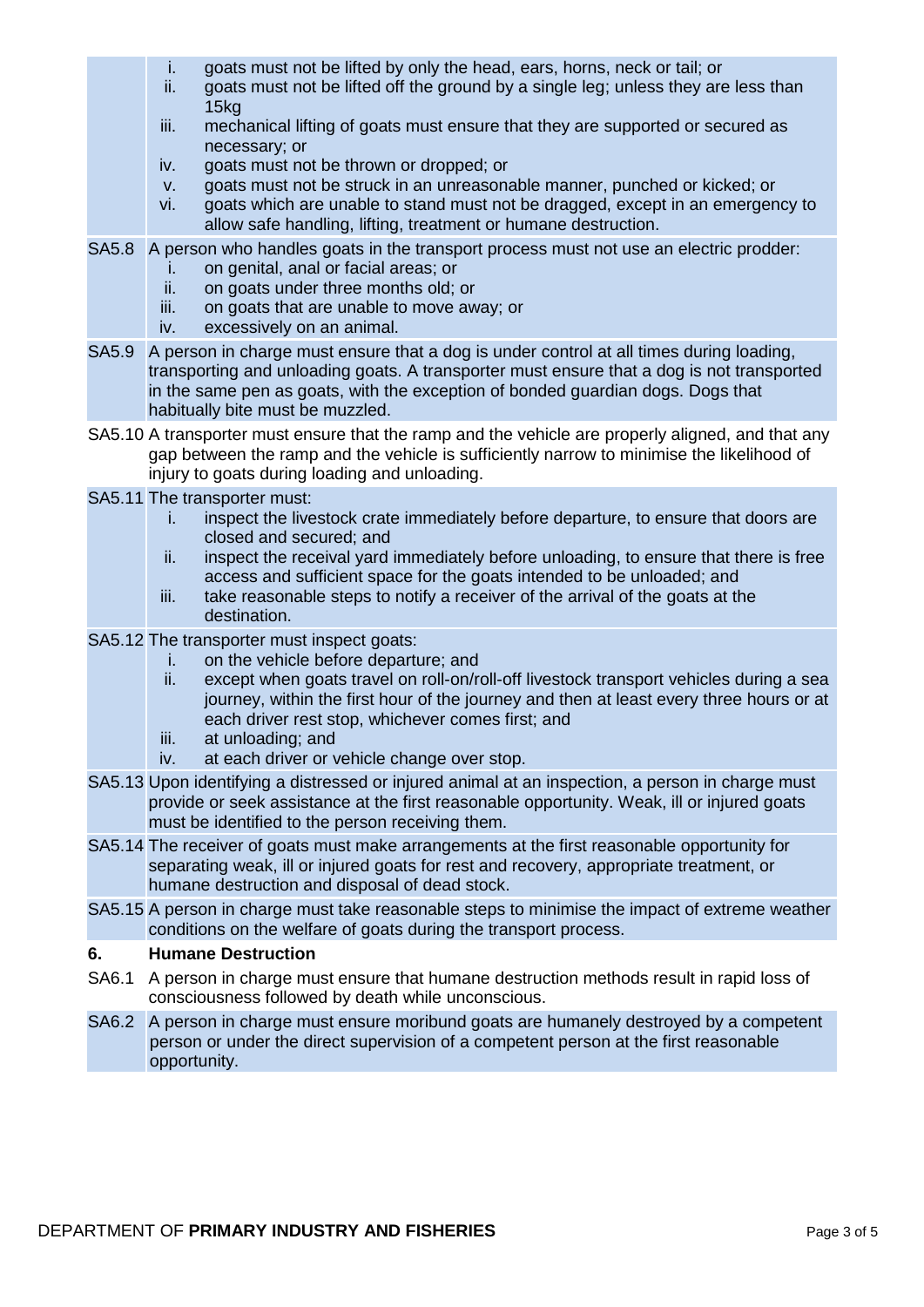- SA6.3 If a competent person is not immediately available to humanely destroy goats, the person in charge must arrange for a competent person to carry out the procedure at the first reasonable opportunity; unless it is in the welfare interest of the animal and a competent person is not immediately available, and the person considers they have the capability to destroy it.
- SA6.4 A person humanely destroying goats must take reasonable action to confirm they are dead.
- SA6.5 Firearm use must be carried out in the frontal or poll positions
- SA6.6 Captive bolt must be in the frontal or poll positions, accompanied by appropriate restraint and applied in contact with the skull
- SA6.7 A person must not use blunt trauma to the forehead to destroy goats, unless the goats is less than 24 hours old.
- SA6.8 Goats must not be destroyed by bleeding-out by neck cut unless there is no firearm or captive bolt available, and must be done only by a competent operator or under direct supervision of a competent operator.

# **Part B Goats Specific Standards**

SB7.1 A person in charge must ensure time off water does not exceed the time periods given below for each class of goats:

| <b>Class</b>                                                                 | <b>Maximum time off</b><br>water (hours) | <b>Minimum Spell</b><br>duration (hours) |
|------------------------------------------------------------------------------|------------------------------------------|------------------------------------------|
| Goats over 6 months old                                                      | 48                                       | 36                                       |
| Kid under 6 months old                                                       | 28                                       | 12                                       |
| Goats known to be more than 14 weeks<br>pregnant, excluding the last 2 weeks | 24                                       | 12                                       |

- SB7.2 If goats over 6 months old have been off water for 48 hours, the person in charge must ensure the goats have a spell for 36 hours before starting another journey. If kids under 6 months have been off water for 28 hours, the person in charge must ensure the kids have a spell for 12 hours before starting another journey. If goats known to be more than 14 weeks pregnant excluding the last two weeks have been off water for 24 hours, the person in charge must ensure the goats have a spell for 12 hours before starting another journey.
- SB7.3 Electric prodders must not be used on goats known to be pregnant
- \* Standards highlighted will be regulated under the *NT Livestock Regulations*